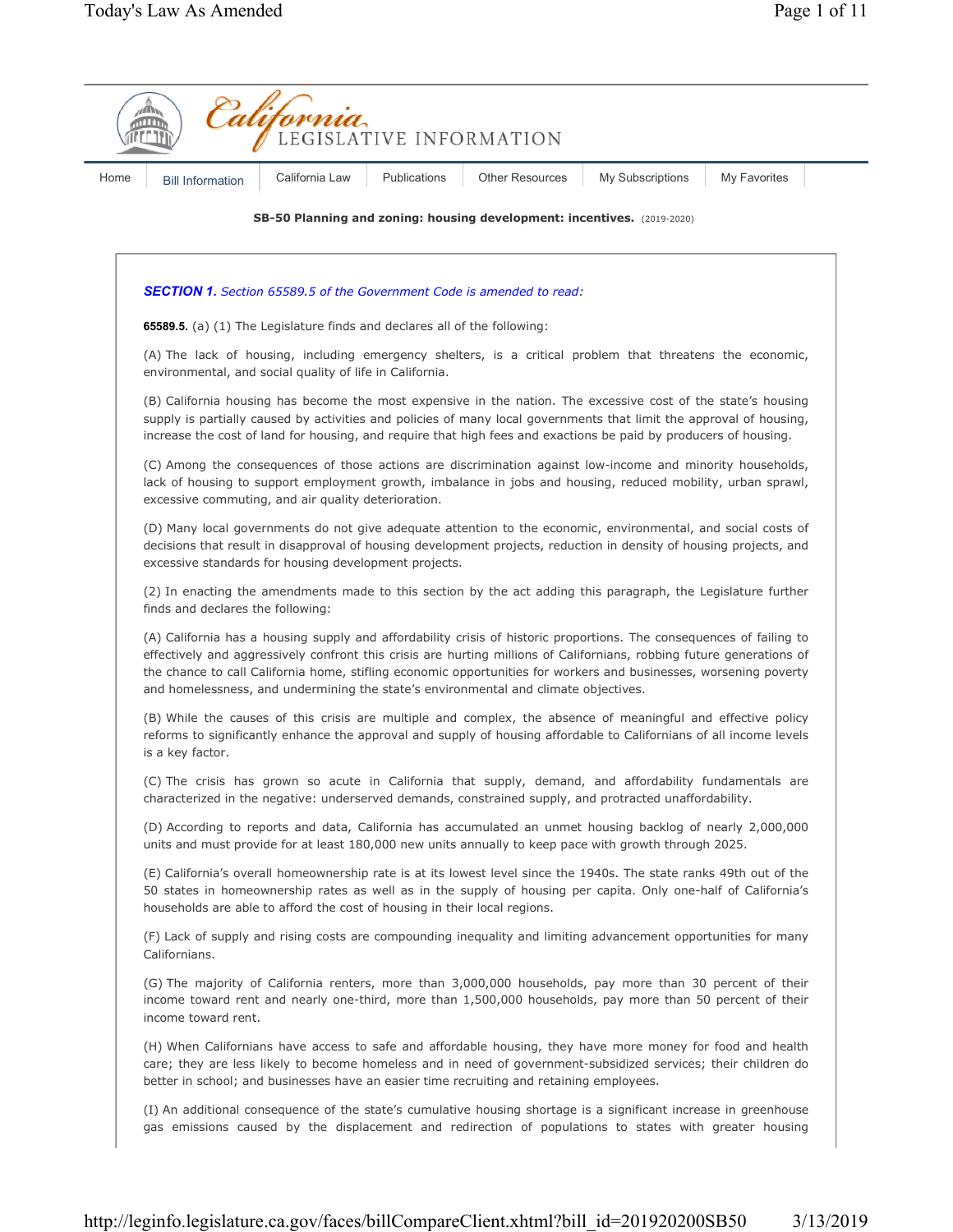opportunities, particularly working- and middle-class households. California's cumulative housing shortfall therefore has not only national but international environmental consequences.

(J) California's housing picture has reached a crisis of historic proportions despite the fact that, for decades, the Legislature has enacted numerous statutes intended to significantly increase the approval, development, and affordability of housing for all income levels, including this section.

(K) The Legislature's intent in enacting this section in 1982 and in expanding its provisions since then was to significantly increase the approval and construction of new housing for all economic segments of California's communities by meaningfully and effectively curbing the capability of local governments to deny, reduce the density for, or render infeasible housing development projects and emergency shelters. That intent has not been fulfilled.

(L) It is the policy of the state that this section should be interpreted and implemented in a manner to afford the fullest possible weight to the interest of, and the approval and provision of, housing.

(3) It is the intent of the Legislature that the conditions that would have a specific, adverse impact upon the public health and safety, as described in paragraph (2) of subdivision (d) and paragraph (1) of subdivision (j), arise infrequently.

(b) It is the policy of the state that a local government not reject or make infeasible housing development projects, including emergency shelters, that contribute to meeting the need determined pursuant to this article without a thorough analysis of the economic, social, and environmental effects of the action and without complying with subdivision (d).

(c) The Legislature also recognizes that premature and unnecessary development of agricultural lands for urban uses continues to have adverse effects on the availability of those lands for food and fiber production and on the economy of the state. Furthermore, it is the policy of the state that development should be guided away from prime agricultural lands; therefore, in implementing this section, local jurisdictions should encourage, to the maximum extent practicable, in filling existing urban areas.

(d) A local agency shall not disapprove a housing development project, including farmworker housing as defined in subdivision (h) of Section 50199.7 of the Health and Safety Code, for very low, low-, or moderate-income households, or an emergency shelter, or condition approval in a manner that renders the housing development project infeasible for development for the use of very low, low-, or moderate-income households, or an emergency shelter, including through the use of design review standards, unless it makes written findings, based upon a preponderance of the evidence in the record, as to one of the following:

(1) The jurisdiction has adopted a housing element pursuant to this article that has been revised in accordance with Section 65588, is in substantial compliance with this article, and the jurisdiction has met or exceeded its share of the regional housing need allocation pursuant to Section 65584 for the planning period for the income category proposed for the housing development project, provided that any disapproval or conditional approval shall not be based on any of the reasons prohibited by Section 65008. If the housing development project includes a mix of income categories, and the jurisdiction has not met or exceeded its share of the regional housing need for one or more of those categories, then this paragraph shall not be used to disapprove or conditionally approve the housing development project. The share of the regional housing need met by the jurisdiction shall be calculated consistently with the forms and definitions that may be adopted by the Department of Housing and Community Development pursuant to Section 65400. In the case of an emergency shelter, the jurisdiction shall have met or exceeded the need for emergency shelter, as identified pursuant to paragraph (7) of subdivision (a) of Section 65583. Any disapproval or conditional approval pursuant to this paragraph shall be in accordance with applicable law, rule, or standards.

(2) The housing development project or emergency shelter as proposed would have a specific, adverse impact upon the public health or safety, and there is no feasible method to satisfactorily mitigate or avoid the specific adverse impact without rendering the development unaffordable to low- and moderate-income households or rendering the development of the emergency shelter financially infeasible. As used in this paragraph, a "specific, adverse impact" means a significant, quantifiable, direct, and unavoidable impact, based on objective, identified written public health or safety standards, policies, or conditions as they existed on the date the application was deemed complete. Inconsistency with the zoning ordinance or general plan land use designation shall not constitute a specific, adverse impact upon the public health or safety.

(3) The denial of the housing development project or imposition of conditions is required in order to comply with specific state or federal law, and there is no feasible method to comply without rendering the development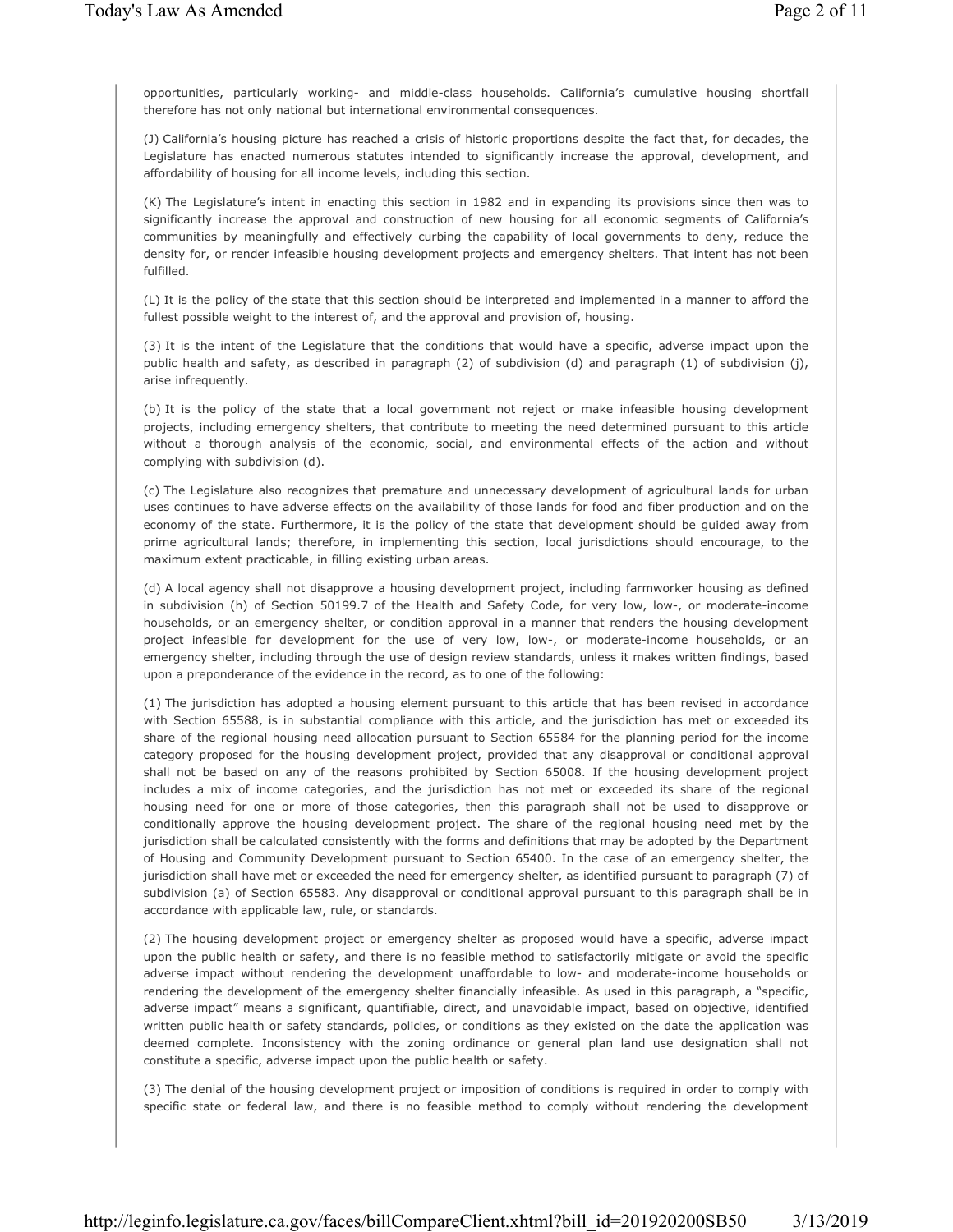unaffordable to low- and moderate-income households or rendering the development of the emergency shelter financially infeasible.

(4) The housing development project or emergency shelter is proposed on land zoned for agriculture or resource preservation that is surrounded on at least two sides by land being used for agricultural or resource preservation purposes, or which does not have adequate water or wastewater facilities to serve the project.

(5) The housing development project or emergency shelter is inconsistent with both the jurisdiction's zoning ordinance and general plan land use designation as specified in any element of the general plan as it existed on the date the application was deemed complete, and the jurisdiction has adopted a revised housing element in accordance with Section 65588 that is in substantial compliance with this article. For purposes of this section, a change to the zoning ordinance or general plan land use designation subsequent to the date the application was deemed complete shall not constitute a valid basis to disapprove or condition approval of the housing development project or emergency shelter.

(A) This paragraph cannot be utilized to disapprove or conditionally approve a housing development project if the housing development project is proposed on a site that is identified as suitable or available for very low, low-, or moderate-income households in the jurisdiction's housing element, and consistent with the density specified in the housing element, even though it is inconsistent with both the jurisdiction's zoning ordinance and general plan land use designation.

(B) If the local agency has failed to identify in the inventory of land in its housing element sites that can be developed for housing within the planning period and are sufficient to provide for the jurisdiction's share of the regional housing need for all income levels pursuant to Section 65584, then this paragraph shall not be utilized to disapprove or conditionally approve a housing development project proposed for a site designated in any element of the general plan for residential uses or designated in any element of the general plan for commercial uses if residential uses are permitted or conditionally permitted within commercial designations. In any action in court, the burden of proof shall be on the local agency to show that its housing element does identify adequate sites with appropriate zoning and development standards and with services and facilities to accommodate the local agency's share of the regional housing need for the very low, low-, and moderate-income categories.

(C) If the local agency has failed to identify a zone or zones where emergency shelters are allowed as a permitted use without a conditional use or other discretionary permit, has failed to demonstrate that the identified zone or zones include sufficient capacity to accommodate the need for emergency shelter identified in paragraph (7) of subdivision (a) of Section 65583, or has failed to demonstrate that the identified zone or zones can accommodate at least one emergency shelter, as required by paragraph (4) of subdivision (a) of Section 65583, then this paragraph shall not be utilized to disapprove or conditionally approve an emergency shelter proposed for a site designated in any element of the general plan for industrial, commercial, or multifamily residential uses. In any action in court, the burden of proof shall be on the local agency to show that its housing element does satisfy the requirements of paragraph (4) of subdivision (a) of Section 65583.

(e) Nothing in this section shall be construed to relieve the local agency from complying with the congestion management program required by Chapter 2.6 (commencing with Section 65088) of Division 1 of Title 7 or the California Coastal Act of 1976 (Division 20 (commencing with Section 30000) of the Public Resources Code). Neither shall anything in this section be construed to relieve the local agency from making one or more of the findings required pursuant to Section 21081 of the Public Resources Code or otherwise complying with the California Environmental Quality Act (Division 13 (commencing with Section 21000) of the Public Resources Code).

(f) (1) Nothing in this section shall be construed to prohibit a local agency from requiring the housing development project to comply with objective, quantifiable, written development standards, conditions, and policies appropriate to, and consistent with, meeting the jurisdiction's share of the regional housing need pursuant to Section 65584. However, the development standards, conditions, and policies shall be applied to facilitate and accommodate development at the density permitted on the site and proposed by the development.

(2) Nothing in this section shall be construed to prohibit a local agency from requiring an emergency shelter project to comply with objective, quantifiable, written development standards, conditions, and policies that are consistent with paragraph (4) of subdivision (a) of Section 65583 and appropriate to, and consistent with, meeting the jurisdiction's need for emergency shelter, as identified pursuant to paragraph (7) of subdivision (a) of Section 65583. However, the development standards, conditions, and policies shall be applied by the local agency to facilitate and accommodate the development of the emergency shelter project.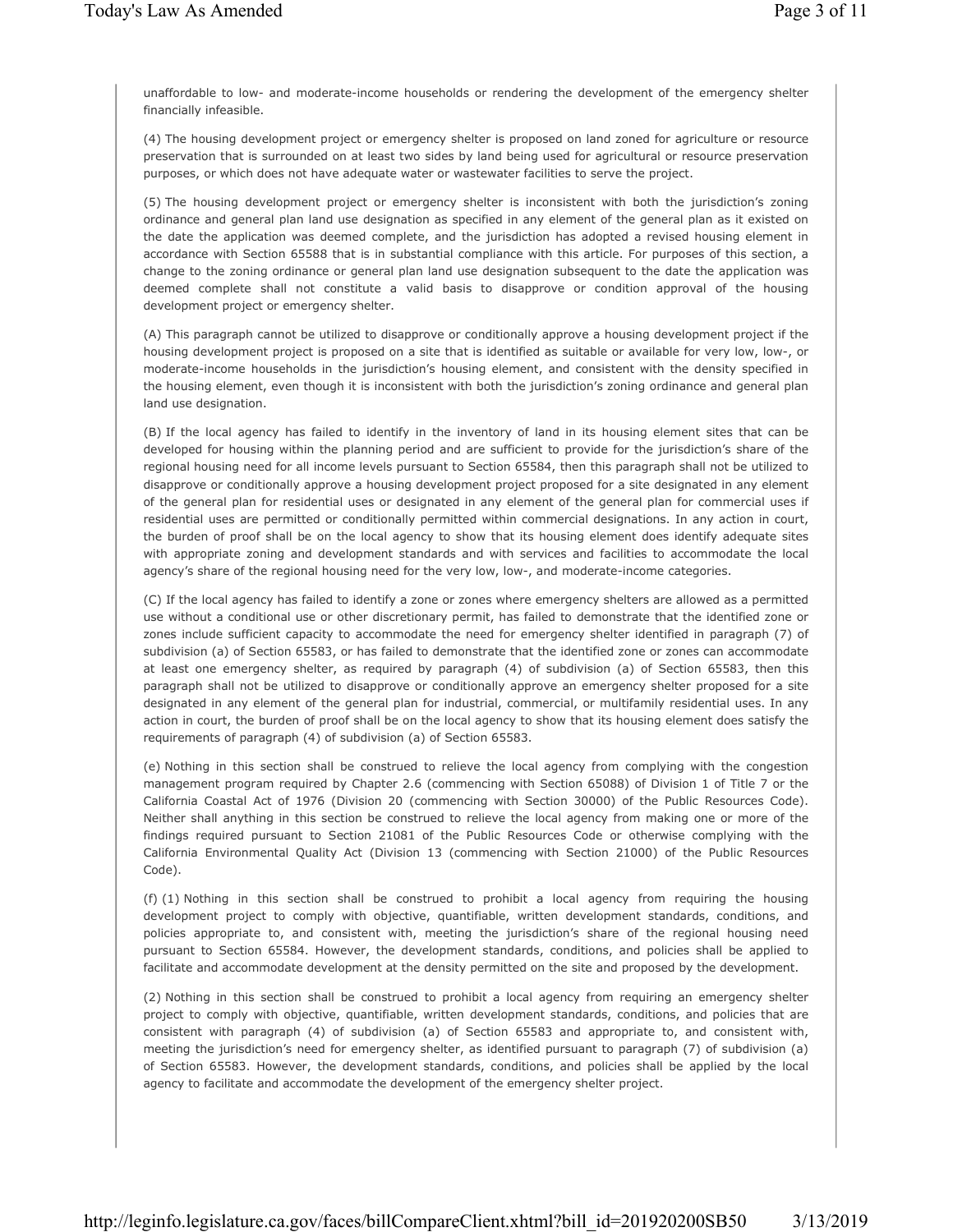(3) This section does not prohibit a local agency from imposing fees and other exactions otherwise authorized by law that are essential to provide necessary public services and facilities to the housing development project or emergency shelter.

(4) For purposes of this section, a housing development project or emergency shelter shall be deemed consistent, compliant, and in conformity with an applicable plan, program, policy, ordinance, standard, requirement, or other similar provision if there is substantial evidence that would allow a reasonable person to conclude that the housing development project or emergency shelter is consistent, compliant, or in conformity.

(g) This section shall be applicable to charter cities because the Legislature finds that the lack of housing, including emergency shelter, is a critical statewide problem.

(h) The following definitions apply for the purposes of this section:

(1) "Feasible" means capable of being accomplished in a successful manner within a reasonable period of time, taking into account economic, environmental, social, and technological factors.

(2) "Housing development project" means a use consisting of any of the following:

(A) Residential units only.

(B) Mixed-use developments consisting of residential and nonresidential uses with at least two-thirds of the square footage designated for residential use.

(C) Transitional housing or supportive housing.

(3) "Housing for very low, low-, or moderate-income households" means that either (A) at least 20 percent of the total units shall be sold or rented to lower income households, as defined in Section 50079.5 of the Health and Safety Code, or (B) 100 percent of the units shall be sold or rented to persons and families of moderate income as defined in Section 50093 of the Health and Safety Code, or persons and families of middle income, as defined in Section 65008 of this code. Housing units targeted for lower income households shall be made available at a monthly housing cost that does not exceed 30 percent of 60 percent of area median income with adjustments for household size made in accordance with the adjustment factors on which the lower income eligibility limits are based. Housing units targeted for persons and families of moderate income shall be made available at a monthly housing cost that does not exceed 30 percent of 100 percent of area median income with adjustments for household size made in accordance with the adjustment factors on which the moderate-income eligibility limits are based.

(4) "Area median income" means area median income as periodically established by the Department of Housing and Community Development pursuant to Section 50093 of the Health and Safety Code. The developer shall provide sufficient legal commitments to ensure continued availability of units for very low or low-income households in accordance with the provisions of this subdivision for 30 years.

(5) "Disapprove the housing development project" includes any instance in which a local agency does either of the following:

(A) Votes on a proposed housing development project application and the application is disapproved, including any required land use approvals or entitlements necessary for the issuance of a building permit.

(B) Fails to comply with the time periods specified in subdivision (a) of Section 65950. An extension of time pursuant to Article 5 (commencing with Section 65950) shall be deemed to be an extension of time pursuant to this paragraph.

(i) If any city, county, or city and county denies approval or imposes conditions, including design changes, lower density, or a reduction of the percentage of a lot that may be occupied by a building or structure under the applicable planning and zoning in force at the time the application is deemed complete pursuant to Section 65943, that have a substantial adverse effect on the viability or affordability of a housing development for very low, low-, or moderate-income households, and the denial of the development or the imposition of conditions on the development is the subject of a court action which challenges the denial or the imposition of conditions, then the burden of proof shall be on the local legislative body to show that its decision is consistent with the findings as described in subdivision (d) and that the findings are supported by a preponderance of the evidence in the record. For purposes of this section, "lower density" includes any conditions that have the same effect or impact on the ability of the project to provide housing.

(j) (1) When a proposed housing development project complies with applicable, objective general plan, zoning, and subdivision standards and criteria, including design review standards, in effect at the time that the housing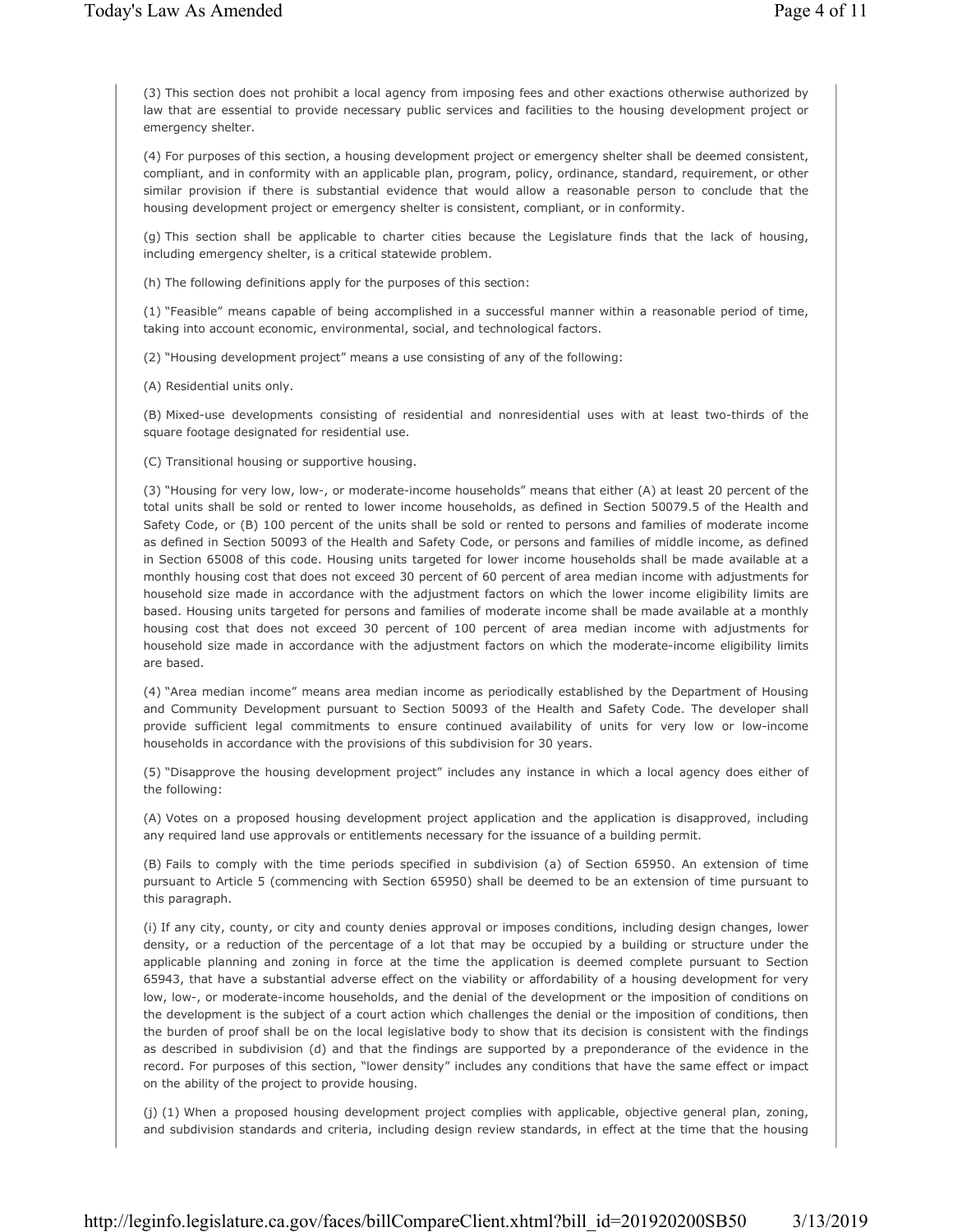development project's application is determined to be complete, but the local agency proposes to disapprove the project or to impose a condition that the project be developed at a lower density, the local agency shall base its decision regarding the proposed housing development project upon written findings supported by a preponderance of the evidence on the record that both of the following conditions exist:

(A) The housing development project would have a specific, adverse impact upon the public health or safety unless the project is disapproved or approved upon the condition that the project be developed at a lower density. As used in this paragraph, a "specific, adverse impact" means a significant, quantifiable, direct, and unavoidable impact, based on objective, identified written public health or safety standards, policies, or conditions as they existed on the date the application was deemed complete.

(B) There is no feasible method to satisfactorily mitigate or avoid the adverse impact identified pursuant to paragraph (1), other than the disapproval of the housing development project or the approval of the project upon the condition that it be developed at a lower density.

(2) (A) If the local agency considers a proposed housing development project to be inconsistent, not in compliance, or not in conformity with an applicable plan, program, policy, ordinance, standard, requirement, or other similar provision as specified in this subdivision, it shall provide the applicant with written documentation identifying the provision or provisions, and an explanation of the reason or reasons it considers the housing development to be inconsistent, not in compliance, or not in conformity as follows:

(i) Within 30 days of the date that the application for the housing development project is determined to be complete, if the housing development project contains 150 or fewer housing units.

(ii) Within 60 days of the date that the application for the housing development project is determined to be complete, if the housing development project contains more than 150 units.

(B) If the local agency fails to provide the required documentation pursuant to subparagraph (A), the housing development project shall be deemed consistent, compliant, and in conformity with the applicable plan, program, policy, ordinance, standard, requirement, or other similar provision.

(3) For purposes of this section, the receipt of a density bonus pursuant to Section 65915 *or an equitable communities incentive pursuant to Section 65918.51* shall not constitute a valid basis on which to find a proposed housing development project is inconsistent, not in compliance, or not in conformity, *conformity* with an applicable plan, program, policy, ordinance, standard, requirement, or other similar provision specified in this subdivision.

(4) For purposes of this section, a proposed housing development project is not inconsistent with the applicable zoning standards and criteria, and shall not require a rezoning, if the housing development project is consistent with the objective general plan standards and criteria but the zoning for the project site is inconsistent with the general plan. If the local agency has complied with paragraph (2), the local agency may require the proposed housing development project to comply with the objective standards and criteria of the zoning which is consistent with the general plan, however, the standards and criteria shall be applied to facilitate and accommodate development at the density allowed on the site by the general plan and proposed by the proposed housing development project.

(5) For purposes of this section, "lower density" includes any conditions that have the same effect or impact on the ability of the project to provide housing.

(k) (1) (A) The applicant, a person who would be eligible to apply for residency in the development or emergency shelter, or a housing organization may bring an action to enforce this section. If, in any action brought to enforce this section, a court finds that either (i) the local agency, in violation of subdivision (d), disapproved a housing development project or conditioned its approval in a manner rendering it infeasible for the development of an emergency shelter, or housing for very low, low-, or moderate-income households, including farmworker housing, without making the findings required by this section or without making findings supported by a preponderance of the evidence, or (ii) the local agency, in violation of subdivision (j), disapproved a housing development project complying with applicable, objective general plan and zoning standards and criteria, or imposed a condition that the project be developed at a lower density, without making the findings required by this section or without making findings supported by a preponderance of the evidence, the court shall issue an order or judgment compelling compliance with this section within 60 days, including, but not limited to, an order that the local agency take action on the housing development project or emergency shelter. The court may issue an order or judgment directing the local agency to approve the housing development project or emergency shelter if the court finds that the local agency acted in bad faith when it disapproved or conditionally approved the housing development or emergency shelter in violation of this section. The court shall retain jurisdiction to ensure that its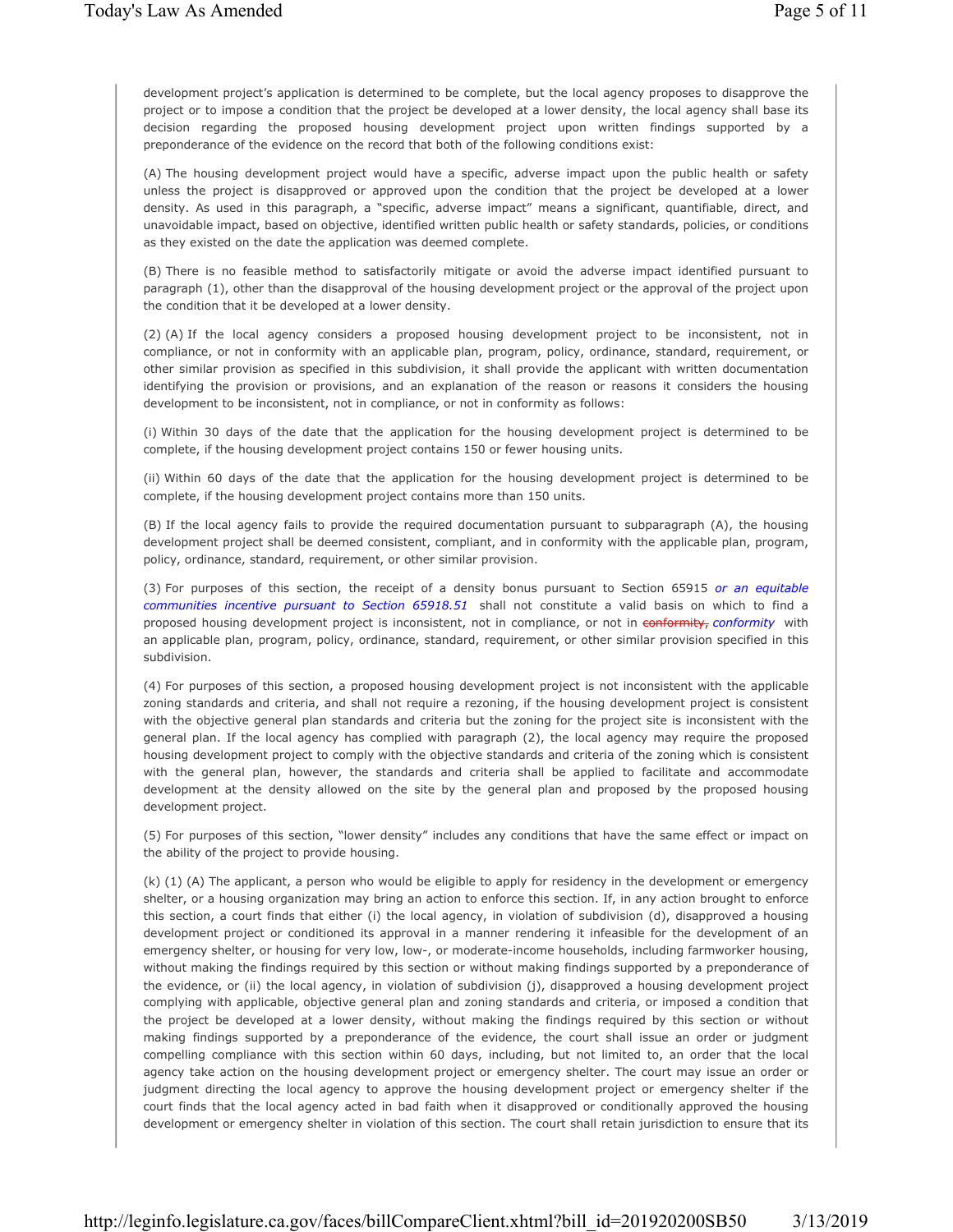order or judgment is carried out and shall award reasonable attorney's fees and costs of suit to the plaintiff or petitioner, except under extraordinary circumstances in which the court finds that awarding fees would not further the purposes of this section. For purposes of this section, "lower density" includes conditions that have the same effect or impact on the ability of the project to provide housing.

(B) (i) Upon a determination that the local agency has failed to comply with the order or judgment compelling compliance with this section within 60 days issued pursuant to subparagraph (A), the court shall impose fines on a local agency that has violated this section and require the local agency to deposit any fine levied pursuant to this subdivision into a local housing trust fund. The local agency may elect to instead deposit the fine into the Building Homes and Jobs Fund, if Senate Bill 2 of the 2017–18 Regular Session is enacted, or otherwise in the Housing Rehabilitation Loan Fund. The fine shall be in a minimum amount of ten thousand dollars (\$10,000) per housing unit in the housing development project on the date the application was deemed complete pursuant to Section 65943. In determining the amount of fine to impose, the court shall consider the local agency's progress in attaining its target allocation of the regional housing need pursuant to Section 65584 and any prior violations of this section. Fines shall not be paid out of funds already dedicated to affordable housing, including, but not limited to, Low and Moderate Income Housing Asset Funds, funds dedicated to housing for very low, low-, and moderate-income households, and federal HOME Investment Partnerships Program and Community Development Block Grant Program funds. The local agency shall commit and expend the money in the local housing trust fund within five years for the sole purpose of financing newly constructed housing units affordable to extremely low, very low, or low-income households. After five years, if the funds have not been expended, the money shall revert to the state and be deposited in the Building Homes and Jobs Fund, if Senate Bill 2 of the 2017–18 Regular Session is enacted, or otherwise in the Housing Rehabilitation Loan Fund, for the sole purpose of financing newly constructed housing units affordable to extremely low, very low, or low-income households.

(ii) If any money derived from a fine imposed pursuant to this subparagraph is deposited in the Housing Rehabilitation Loan Fund, then, notwithstanding Section 50661 of the Health and Safety Code, that money shall be available only upon appropriation by the Legislature.

(C) If the court determines that its order or judgment has not been carried out within 60 days, the court may issue further orders as provided by law to ensure that the purposes and policies of this section are fulfilled, including, but not limited to, an order to vacate the decision of the local agency and to approve the housing development project, in which case the application for the housing development project, as proposed by the applicant at the time the local agency took the initial action determined to be in violation of this section, along with any standard conditions determined by the court to be generally imposed by the local agency on similar projects, shall be deemed to be approved unless the applicant consents to a different decision or action by the local agency.

(2) For purposes of this subdivision, "housing organization" means a trade or industry group whose local members are primarily engaged in the construction or management of housing units or a nonprofit organization whose mission includes providing or advocating for increased access to housing for low-income households and have filed written or oral comments with the local agency prior to action on the housing development project. A housing organization may only file an action pursuant to this section to challenge the disapproval of a housing development by a local agency. A housing organization shall be entitled to reasonable attorney's fees and costs if it is the prevailing party in an action to enforce this section.

(l) If the court finds that the local agency (1) acted in bad faith when it disapproved or conditionally approved the housing development or emergency shelter in violation of this section and (2) failed to carry out the court's order or judgment within 60 days as described in subdivision (k), the court, in addition to any other remedies provided by this section, shall multiply the fine determined pursuant to subparagraph (B) of paragraph (1) of subdivision (k) by a factor of five. For purposes of this section, "bad faith" includes, but is not limited to, an action that is frivolous or otherwise entirely without merit.

(m) Any action brought to enforce the provisions of this section shall be brought pursuant to Section 1094.5 of the Code of Civil Procedure, and the local agency shall prepare and certify the record of proceedings in accordance with subdivision (c) of Section 1094.6 of the Code of Civil Procedure no later than 30 days after the petition is served, provided that the cost of preparation of the record shall be borne by the local agency, unless the petitioner elects to prepare the record as provided in subdivision (n) of this section. A petition to enforce the provisions of this section shall be filed and served no later than 90 days from the later of (1) the effective date of a decision of the local agency imposing conditions on, disapproving, or any other final action on a housing development project or (2) the expiration of the time periods specified in subparagraph (B) of paragraph (5) of subdivision (h). Upon entry of the trial court's order, a party may, in order to obtain appellate review of the order, file a petition within 20 days after service upon it of a written notice of the entry of the order, or within such further time not exceeding an additional 20 days as the trial court may for good cause allow, or may appeal the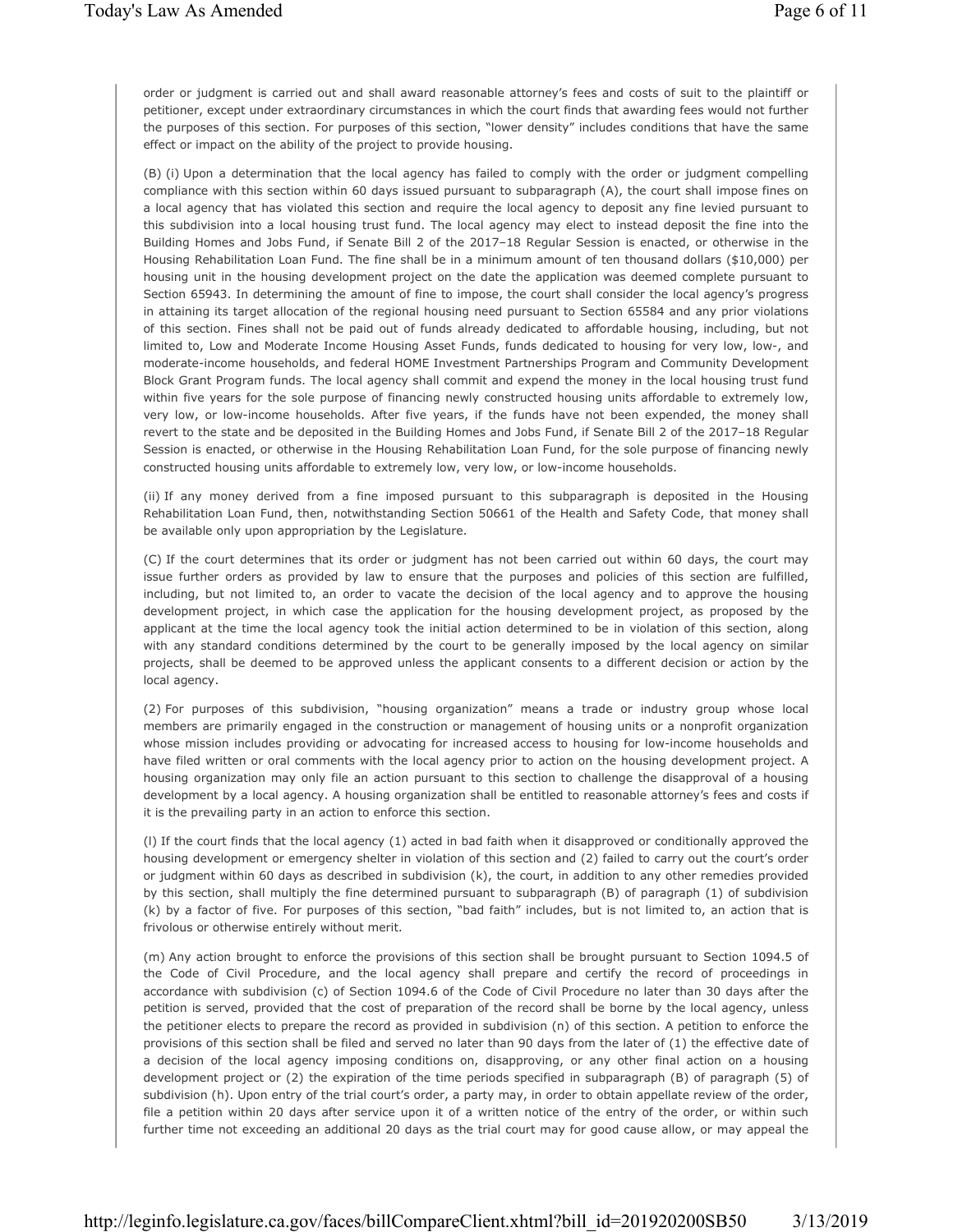judgment or order of the trial court under Section 904.1 of the Code of Civil Procedure. If the local agency appeals the judgment of the trial court, the local agency shall post a bond, in an amount to be determined by the court, to the benefit of the plaintiff if the plaintiff is the project applicant.

(n) In any action, the record of the proceedings before the local agency shall be filed as expeditiously as possible and, notwithstanding Section 1094.6 of the Code of Civil Procedure or subdivision (m) of this section, all or part of the record may be prepared (1) by the petitioner with the petition or petitioner's points and authorities, (2) by the respondent with respondent's points and authorities, (3) after payment of costs by the petitioner, or (4) as otherwise directed by the court. If the expense of preparing the record has been borne by the petitioner and the petitioner is the prevailing party, the expense shall be taxable as costs.

(o) This section shall be known, and may be cited, as the Housing Accountability Act.

*SEC. 2. Chapter 4.35 (commencing with Section 65918.50) is added to Division 1 of Title 7 of the Government Code, to read:*

## *CHAPTER 4.35. Equitable Communities Incentives*

*65918.50. For purposes of this chapter:*

*(a) "Development proponent" means an applicant who submits an application for an equitable communities incentive pursuant to this chapter.* 

*(b) "Eligible applicant" means a development proponent who receives an equitable communities incentive.* 

*(c) "FAR" means floor area ratio.* 

*(d) "High-quality bus corridor" means a corridor with fixed route bus service that meets all of the following criteria:*

*(1) It has average service intervals of no more than 15 minutes during the three peak hours between 6 a.m. to 10 a.m., inclusive, and the three peak hours between 3 p.m. and 7 p.m., inclusive, on Monday through Friday.*

*(2) It has average service intervals of no more than 20 minutes during the hours of 6 a.m. to 10 p.m., inclusive, on Monday through Friday.*

*(3) It has average intervals of no more than 30 minutes during the hours of 8 a.m. to 10 p.m., inclusive, on Saturday and Sunday.*

*(e) (1) "Jobs-rich area" means an area identified by the Department of Housing and Community Development in consultation with the Office of Planning and Research that is both high opportunity and jobs rich, based on whether, in a regional analysis, the tract meets the following:*

*(A) The tract is higher opportunity and its characteristics are associated with positive educational and economic outcomes for households of all income levels residing in the tract.*

*(B) The tract meets either of the following criteria:*

*(i) New housing sited in the tract would enable residents to live in or near a jobs-rich area, as measured by employment density and job totals.*

*(ii) New housing sited in the tract would enable shorter commute distances for residents, compared to existing commute levels.*

*(2) The Department of Housing and Community Development shall, commencing on January 1, 2020, publish and update, every five years thereafter, a map of the state showing the areas identified by the department as "jobsrich areas."*

*(f) "Job-rich housing project" means a residential development within an area identified as a jobs-rich area by the Department of Housing and Community Development in consultation with the Office of Planning and Research, based on indicators such as proximity to jobs, high area median income relative to the relevant region, and highquality public schools, as an area of high opportunity close to jobs. A residential development shall be deemed to be within an area designated as job-rich if both of the following apply:*

*(1) All parcels within the project have no more than 25 percent of their area outside of the job-rich area.*

*(2) No more than 10 percent of residential units or 100 units, whichever is less, of the development are outside of the job-rich area.*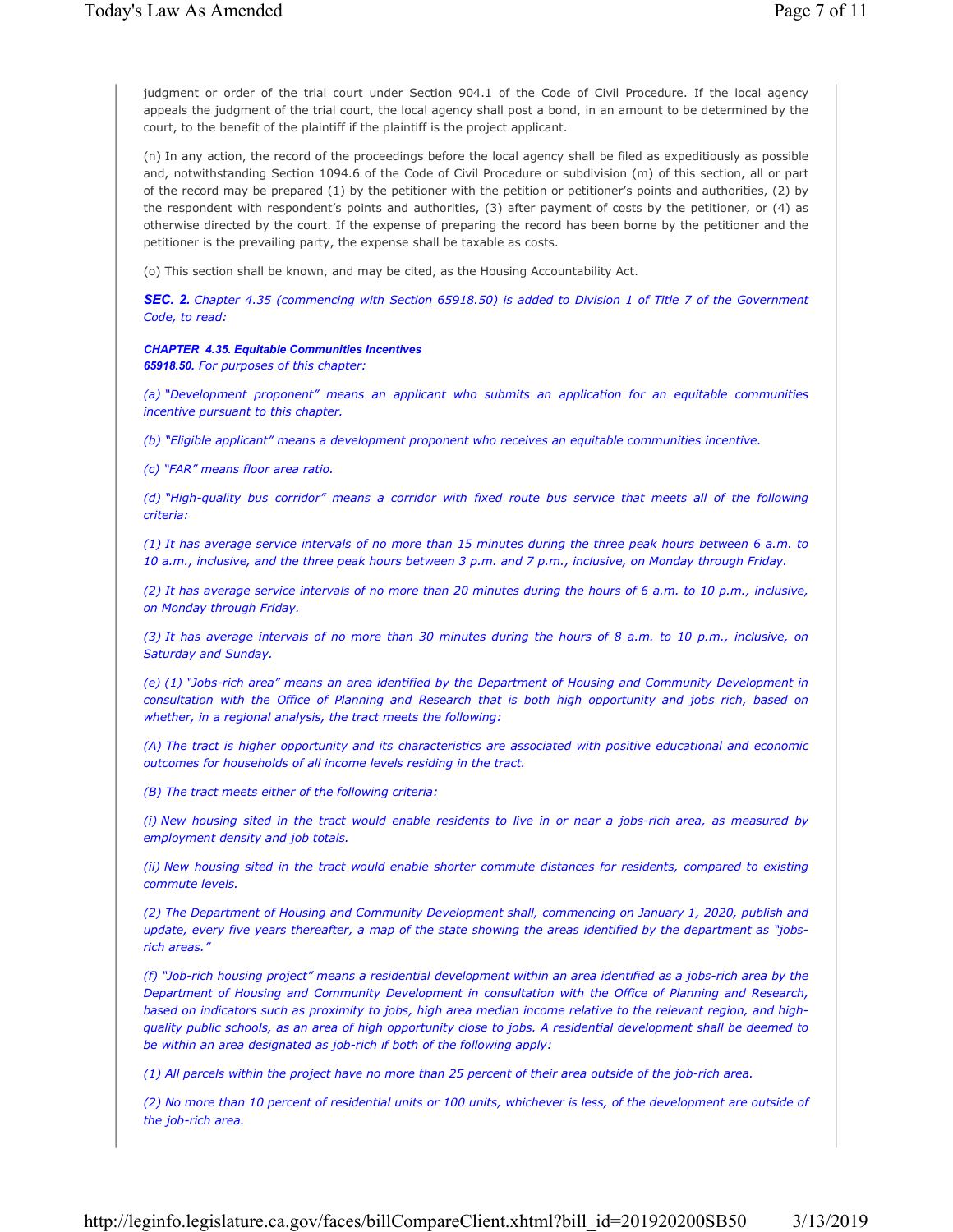*(g) "Local government" means a city, including a charter city, a county, or a city and county.* 

*(h) "Major transit stop" means a rail transit station or a ferry terminal that is a major transit stop pursuant to subdivision (b) of Section 21155 of the Public Resources Code.*

*(i) "Residential development" means a project with at least two-thirds of the square footage of the development designated for residential use.* 

*(j) "Sensitive community" means either of the following:*

*(1) Except as provided in paragraph (2), an area identified by the Department of Housing and Community Development, which identification shall be updated every five years, in consultation with local community-based organizations in each metropolitan planning region, as an area where both of the following apply:*

*(A) Thirty percent or more of the census tract lives below the poverty line, provided that college students do not compose at least 25 percent of the population.*

*(B) The location quotient of residential racial segregation in the census tract is at least 1.25 as defined by the Department of Housing and Community Development.*

*(2) In the Counties of Alameda, Contra Costa, Marin, Napa, Santa Clara, San Francisco, San Mateo, Solano, and Sonoma, areas designated by the Metropolitan Transportation Commission on December 19, 2018, as the intersection of disadvantaged and vulnerable communities as defined by the Metropolitan Transportation Commission and the San Francisco Bay Conservation and Development Commission, which identification of a sensitive community shall be updated at least every five years by the Department of Housing and Community Development.*

*(k) "Tenant" means a person who does not own the property where they reside, including residential situations that are any of the following:*

*(1) Residential real property rented by the person under a long-term lease.*

*(2) A single-room occupancy unit.*

*(3) An accessory dwelling unit that is not subject to, or does not have a valid permit in accordance with, an ordinance adopted by a local agency pursuant to Section 65852.22.*

*(4) A residential motel.*

*(5) A mobilehome park, as governed under the Mobilehome Residency Law (Chapter 2.5 (commencing with Section 798) of Title 2 of Part 2 of Division 2 of the Civil Code), the Recreational Vehicle Park Occupancy Law (Chapter 2.6 (commencing with Section 799.20) of Title 2 of Part 2 of Division 2 of the Civil Code), the Mobilehome Parks Act (Part 2.1 (commencing with Section 18200) of Division 13 of the Health and Safety Code), or the Special Occupancy Parks Act (Part 2.3 (commencing with Section 18860) of Division 13 of the Health and Safety Code).*

*(6) Any other type of residential property that is not owned by the person or a member of the person's household, for which the person or a member of the person's household provides payments on a regular schedule in exchange for the right to occupy the residential property.*

*(l) "Transit-rich housing project" means a residential development the parcels of which are all within a one-half mile radius of a major transit stop or a one-quarter mile radius of a stop on a high-quality bus corridor. A project shall be deemed to be within the radius if both of the following apply:*

*(1) All parcels within the project have no more than 25 percent of their area outside of a one-half mile radius of a major transit stop or a one-quarter mile radius of a stop on a high-quality bus corridor.*

*(2) No more than 10 percent of the residential units or 100 units, whichever is less, of the project are outside of a one-half mile radius of a major transit stop or a one-quarter mile radius of a stop on a high-quality bus corridor.* 

*65918.51. A local government shall, upon request of a development proponent, grant an equitable communities incentive, as specified in Section 65918.53, when the development proponent seeks and agrees to construct a residential development that satisfies the requirements specified in Section 65918.52.*

*65918.52. In order to be eligible for an equitable communities incentive pursuant to this chapter, a residential development shall meet all of the following criteria:*

*(a) The residential development is either a job-rich housing project or transit-rich housing project.*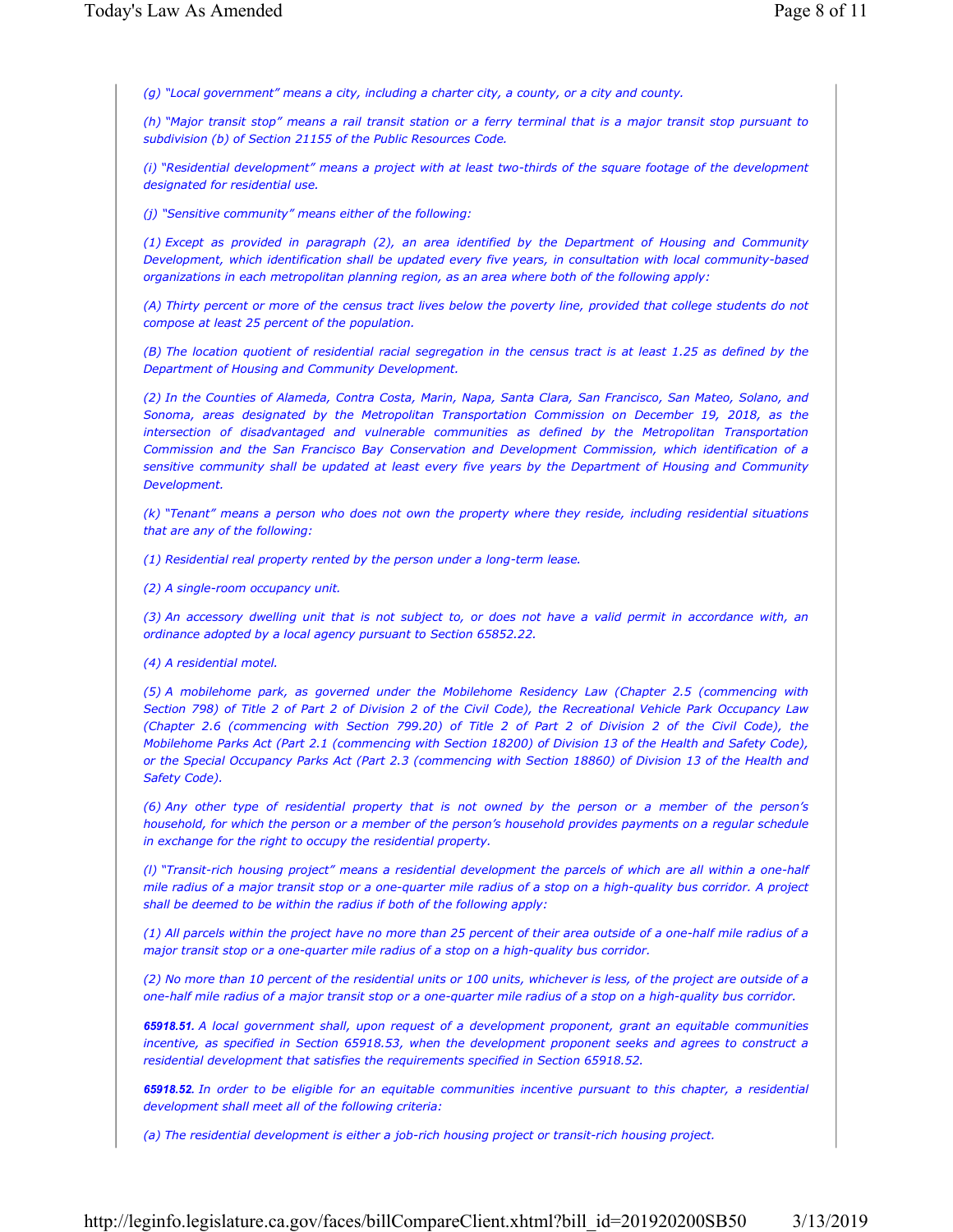*(b) The residential development is located on a site that, at the time of application, is zoned to allow housing as an underlying use in the zone, including, but not limited to, a residential, mixed-use, or commercial zone, as defined and allowed by the local government.*

*(c) (1) If the local government has adopted an inclusionary housing ordinance requiring that the development include a certain number of units affordable to households with incomes that do not exceed the limits for moderate-income, lower income, very low income, or extremely low income specified in Sections 50079.5, 50093, 50105, and 50106 of the Health and Safety Code, and that ordinance requires that a new development include levels of affordable housing in excess of the requirements specified in paragraph (2), the residential development complies with that ordinance. The ordinance may provide alternative means of compliance that may include, but are not limited to, in-lieu fees, land dedication, offsite construction, or acquisition and rehabilitation of existing units.*

*(2) (A) If the local government has not adopted an inclusionary housing ordinance, as described in paragraph (1), the residential development includes an affordable housing contribution for households with incomes that do not exceed the limits for extremely low income, very low income, and low income specified in Sections 50093, 50105, and 50106 of the Health and Safety Code.*

*(B) For purposes of this paragraph, the residential development is subject to one of the following:*

*(i) If the project has 10 or fewer units, no affordability contribution is imposed.*

*(ii) If the project has 11 to 20 residential units, the development proponent may pay an in-lieu fee to the local government for affordable housing, where feasible, pursuant to subparagraph (C).*

*(iii) If the project has more than 20 residential units, the development proponent shall do either of the following:*

*(I) Make a comparable affordability contribution toward housing offsite that is affordable to lower income households, pursuant to subparagraph (C).*

*(II) Include units on the site of the project that are affordable to extremely low income, as defined in Section 50105 of the Health and Safety Code, very low income, or low-income households, as defined in Section 50079.5 of the Health and Safety Code, as follows:*

| <b>Project Size</b> | <b>Inclusionary Requirement</b>                                           |  |  |
|---------------------|---------------------------------------------------------------------------|--|--|
| $21 - 200$ units    | 15% low income; or<br>8% very low income; or<br>6% extremely low income   |  |  |
| 201-350 units       | 17% low income; or<br>10% very low income; or<br>8% extremely low income  |  |  |
| 351 or more units   | 25% low income; or<br>15% very low income; or<br>11% extremely low income |  |  |

*(C) The development proponent of a project that qualifies pursuant to clause (ii) or subclause (I) of clause (iii) of subparagraph (B) may make a comparable affordability contribution toward housing offsite that is affordable to lower income households, as follows:* 

*(i) The local government collecting the in-lieu fee payment shall make every effort to ensure that future affordable housing will be sited within one-half mile of the original project location within the boundaries of the local government by designating an existing housing opportunity site within a one-half mile radius of the project site for affordable housing. To the extent practicable, local housing funding shall be prioritized at the first opportunity to build affordable housing on that site.*

*(ii) If no housing opportunity sites that satisfy clause (i) are available, the local government shall designate a site*  for affordable housing within the boundaries of the local government and make findings that the site for the *affordable housing development affirmatively furthers fair housing, as defined in Section 8899.50.*

*(D) Affordability of units pursuant to this paragraph shall be restricted by deed for a period of 55 years for rental units or 45 years for units offered for sale.*

*(d) The site does not contain, or has not contained, either of the following:*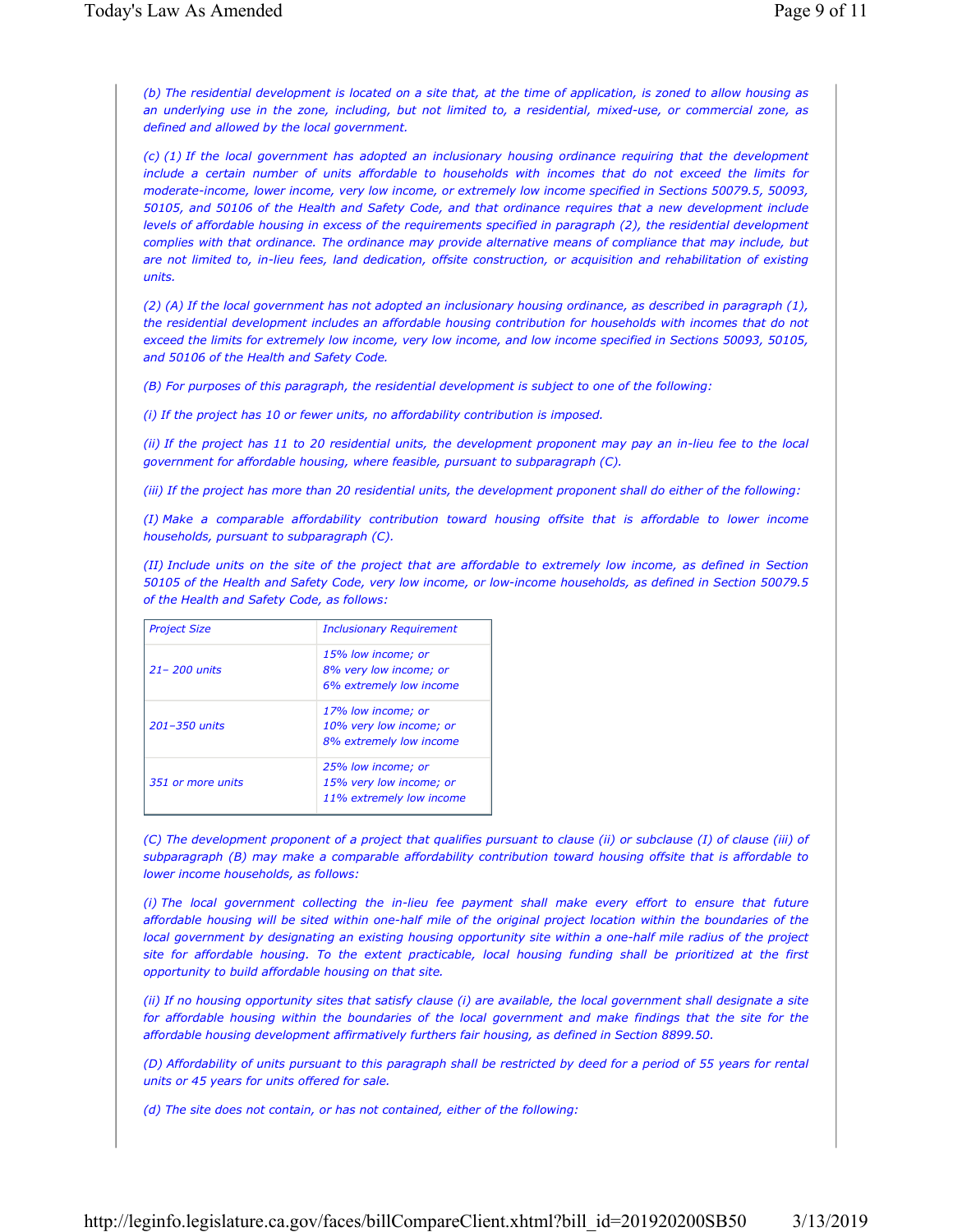*(1) Housing occupied by tenants within the seven years preceding the date of the application, including housing that has been demolished or that tenants have vacated prior to the application for a development permit.*

*(2) A parcel or parcels on which an owner of residential real property has exercised their rights under Chapter 12.75 (commencing with Section 7060) of Division 7 of Title 1 to withdraw accommodations from rent or lease within 15 years prior to the date that the development proponent submits an application pursuant to this chapter.*

*(e) The residential development complies with all applicable labor, construction employment, and wage standards otherwise required by law and any other generally applicable requirement regarding the approval of a development project, including, but not limited to, the local government's conditional use or other discretionary permit approval process, the California Environmental Quality Act (Division 13 (commencing with Section 21000) of the Public Resources Code), or a streamlined approval process that includes labor protections.*

*(f) The residential development complies with all other relevant standards, requirements, and prohibitions imposed by the local government regarding architectural design, restrictions on or oversight of demolition, impact fees, and community benefits agreements.*

*(g) The equitable communities incentive shall not be used to undermine the economic feasibility of delivering lowincome housing under the state density bonus program or a local implementation of the state density bonus program, or any locally adopted program that puts conditions on new development applications on the basis of receiving a zone change or general plan amendment in exchange for benefits such as increased affordable housing, local hire, or payment of prevailing wages.*

*65918.53. (a) Any transit-rich or jobs-rich housing project that meets the criteria specified in Section 65918.52 shall receive, upon request, an equitable communities incentive as follows:*

*(1) A waiver from maximum controls on density.*

*(2) A waiver from minimum automobile parking requirements greater than 0.5 automobile parking spots per unit.*

*(3) Up to three incentives and concessions pursuant to subdivision (d) of Section 65915.*

*(b) An eligible applicant proposing a residential development that is located within a one-half mile radius, but outside a one-quarter mile radius, of a major transit stop shall receive, in addition to the incentives specified in subdivision (a), waivers from all of the following:*

*(1) Maximum height requirements less than 45 feet.*

*(2) Maximum FAR requirements less than 2.5.*

*(3) Notwithstanding subparagraph (B) of paragraph (1), any maximum automobile parking requirement.*

*(c) An eligible applicant proposing a residential development that is located within a one-quarter mile radius of a major transit stop shall receive, in addition to the incentives specified in subdivision (a), waivers from all of the following:*

*(1) Maximum height requirements less than 55 feet.*

*(2) Maximum FAR requirements less than 3.25.*

*(3) Notwithstanding paragraph (1) of subdivision (b), any minimum automobile parking requirement.*

*(d) Notwithstanding any other law, for purposes of calculating any additional incentive or concession in accordance with Section 65915, the number of units in the residential development after applying the equitable communities incentive received pursuant to this chapter shall be used as the base density for calculating the incentive or concession under that section.*

*(e) An eligible applicant proposing a project that meets all of the requirements under Section 65913.4 may submit an application for streamlined, ministerial approval in accordance with that section.*

*(f) The local government may modify or expand the terms of an equitable communities incentive provided pursuant to this chapter, provided that the equitable communities incentive is consistent with, and meets the minimum standards specified in, this chapter.*

*65918.54. The Legislature finds and declares that this chapter addresses a matter of statewide concern rather than a municipal affair as that term is used in Section 5 of Article XI of the California Constitution. Therefore, this chapter applies to all cities, including charter cities.*